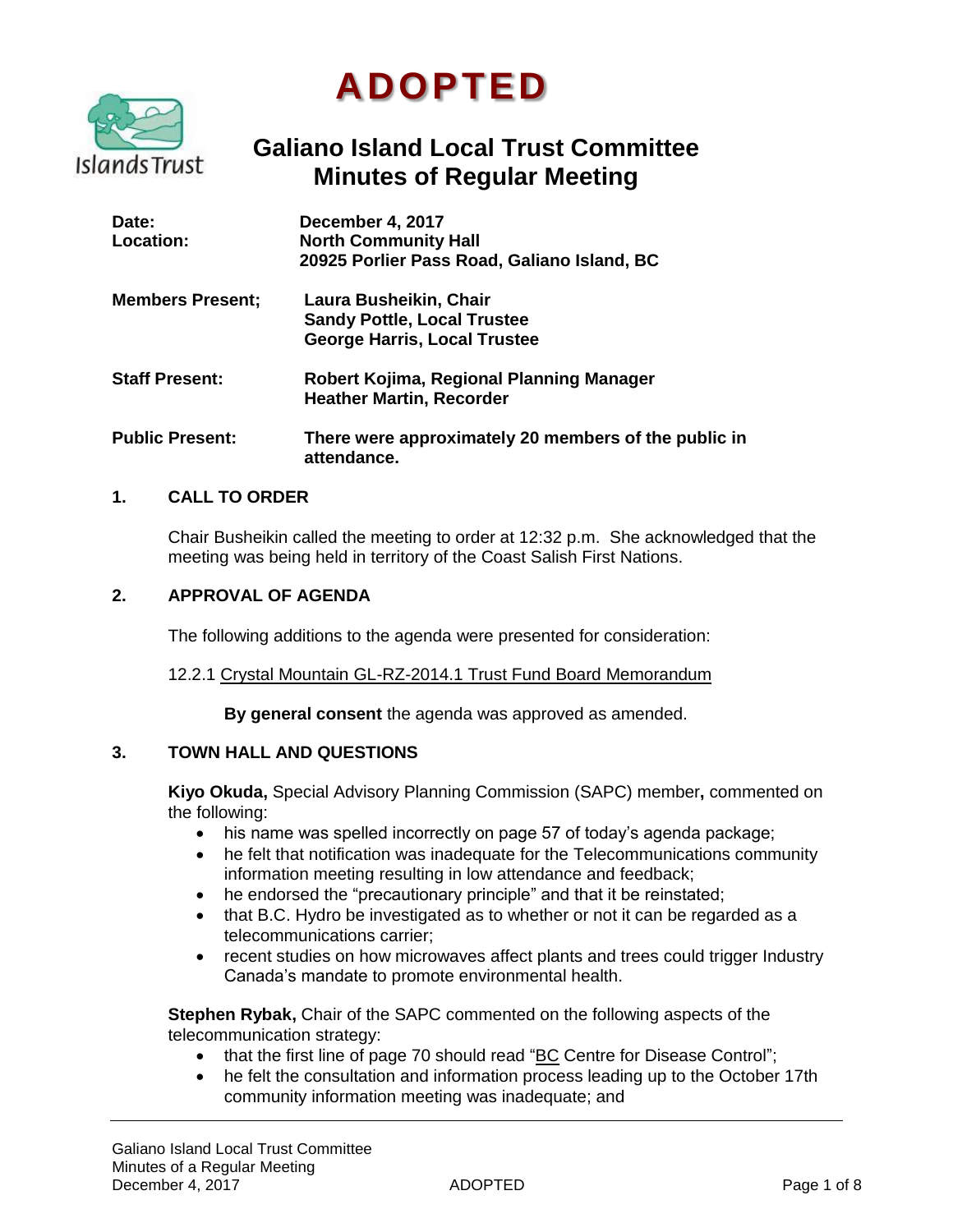• that public consultation requirements proposed by the SAPC were removed by staff.

Trustee Harris suggested it should be addressed.

Chair Busheikin noted that Islands Trust, through its Local Planning Committee (LPC), is currently working on a model telecommunications strategy that would be adopted for all the islands.

**Stephen Rybak,** Chair SAPC, said that the SAPC and the LPC consultant covered much of the same ground and he hopes the LTC will look at it.

**Joan Robertson** noted that the issue of preferred locations is still unresolved, and that Galiano should be able to recommend locations.

**Louise Decario** suggested delaying adoption of the Telecommunications Protocol until the LPC presents its findings.

Trustee Pottle spoke to the complexity of the issue on Galiano.

Chair Busheikin noted that this issue will be discussed later in the agenda.

#### **4. COMMUNITY INFORMATION MEETING** none

**5. PUBLIC HEARING** none

# **6. MINUTES**

# **6.1 Local Trust Committee Minutes Dated November 6, 2017 (for Adoption)**

The following amendments to the minutes were presented for consideration:

page 8, second paragraph, change "top priorities list" to "list of potential changes to the *Islands Trust Act*".

**By general consent** the minutes were adopted as amended.

**6.2 Section 26 Resolutions Without Meeting Report**  none

#### **6.3 Advisory Planning Commission Minutes Dated September 25, October 16 & November 13, 2017**

The LTC thanked the APC for its work to date.

# **7. BUSINESS ARISING FROM MINUTES**

# **7.1 Follow-up Action List Dated November 2017**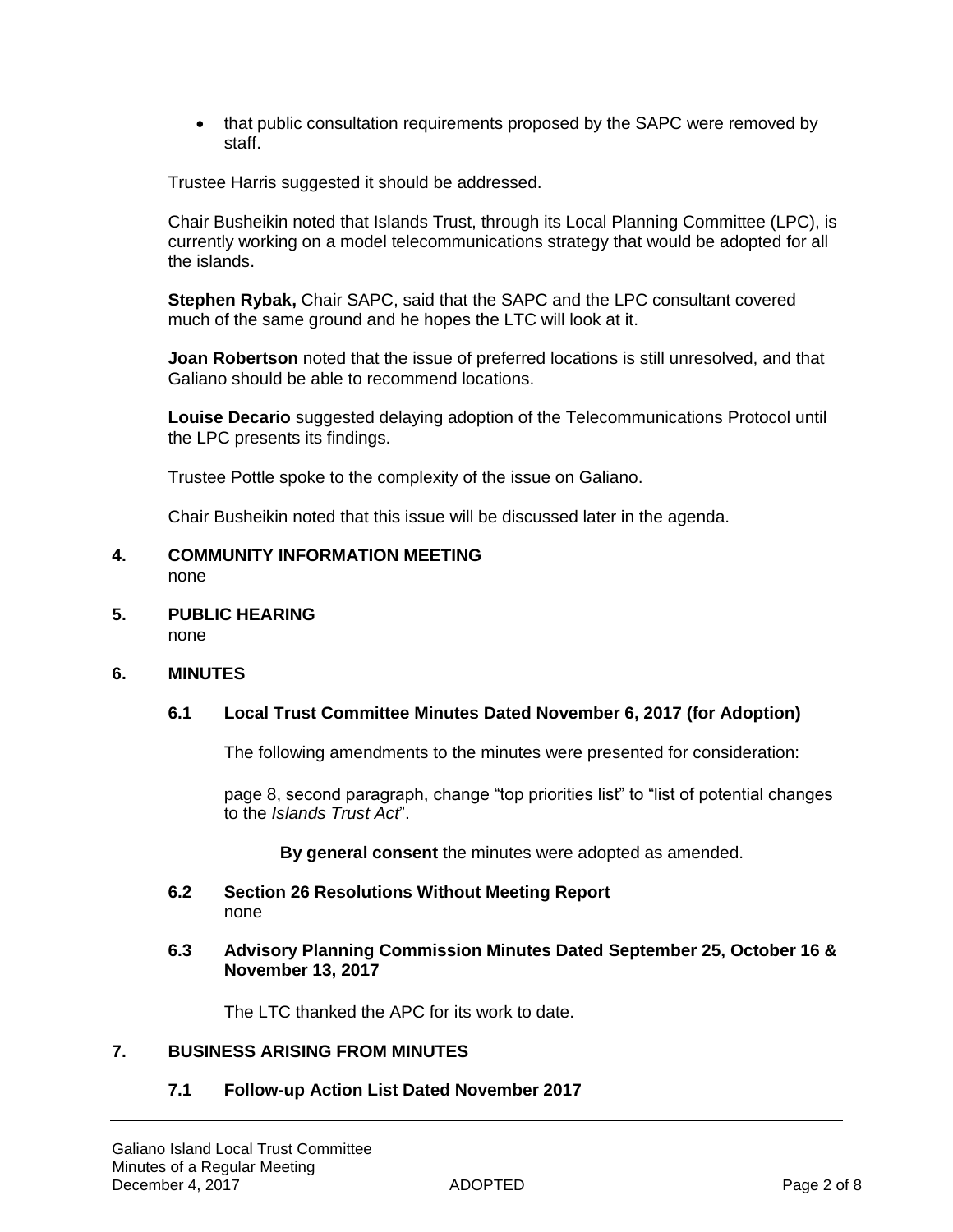The issue of the tree in the middle of Georgeson Bay Road, which was recently taken down, was discussed, as was the issue of parking at the end of Montague Road.

Regional Planning Manager (RPM) Kojima stated Planners would bring these issues up with MOTI in their meeting next week.

#### **8. DELEGATIONS**

none

#### **9. CORRESPONDENCE**

*Correspondence received concerning current applications or projects is posted to the LTC webpage*

none

# **10. APPLICATIONS AND REFERRALS**

#### **10.1 GL-RZ-2016.2 (Galiano Conservancy) - Staff Report**

Louise Decario and Keith Erickson were present representing the Galiano Conservancy.

RPM Kojima reported on the status and development of the application since the September business meeting.

Keith Erickson confirmed that draft statutory right-of-way agreements for both trails between the Conservancy, the CRD and the Galiano Parks and Recreation Commission were now in place.

RPM Kojima said the next step would be a public hearing.

The LTC thanked the Conservancy and staff for their work, and agreed that the proposal was now stronger because of it.

# **GL-2017-095**

# **It was MOVED and SECONDED,**

That the Galiano Island Local Trust Committee request staff to schedule a Public Hearing for Bylaw Nos. 262 and 263.

#### **CARRIED**

# **GL-2017-096 It was MOVED and SECONDED,**

That the Public Hearing be preceded by a short open house to allow for viewing and discussion of the right-of-way documentation.

#### **CARRIED**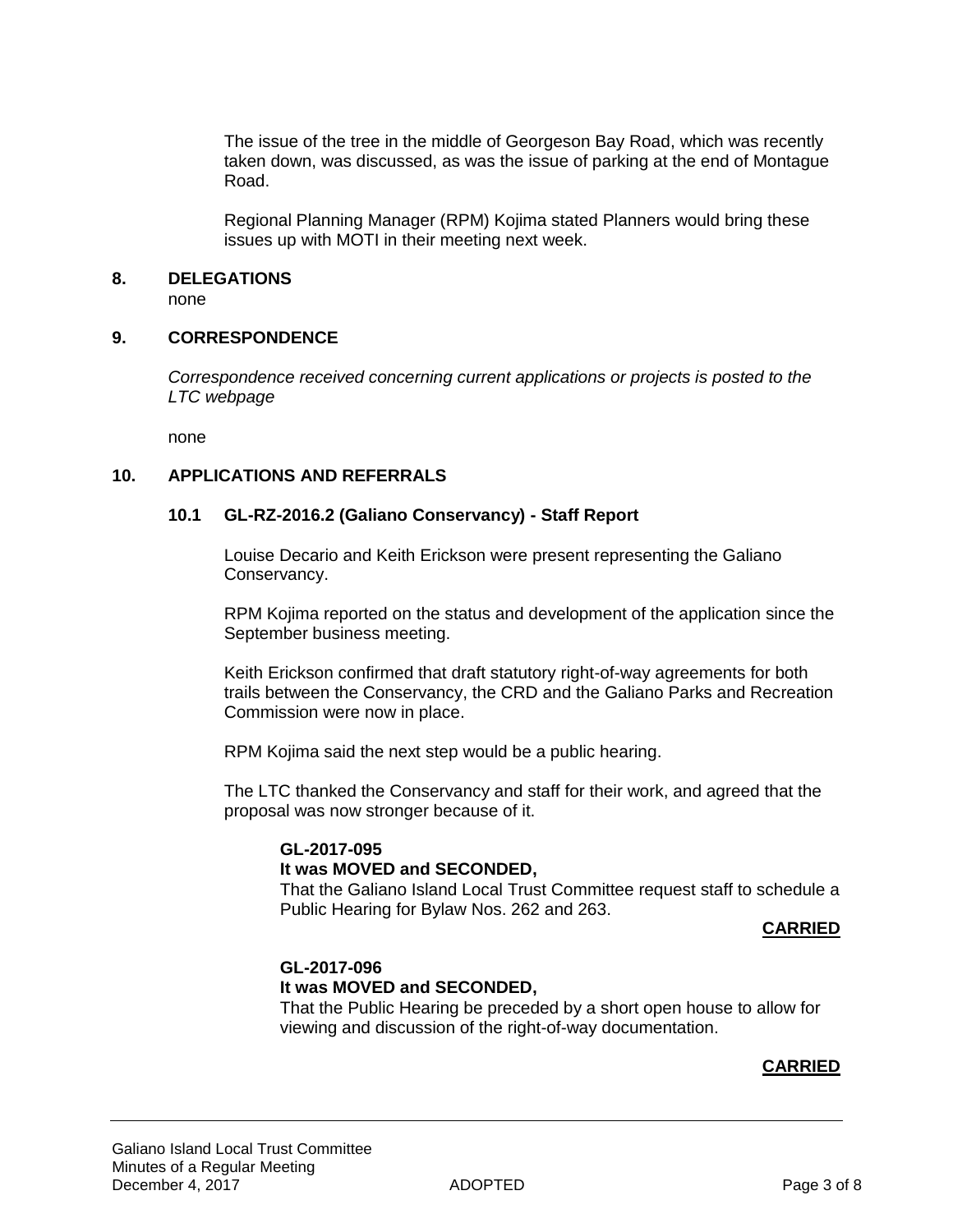# **10.2 Executive Committee Briefing re: Japanese Canadian Historic Places Report**

Received for information.

# **10.3 Salt Spring Island Local Trust Committee Bylaws No. 504 & 505 Referral**

**GL-2017-097 It was MOVED and SECONDED,** That the Galiano Island Local Trust Committee confirms that its interests are unaffected by Salt Spring Island Local Trust Committee Bylaws No. 504 & 504.

# **CARRIED**

#### **10.4 Salt Spring Island Local Trust Committee Bylaw 508 Referral**

#### **GL-2017-098**

# **It was MOVED and SECONDED,**

That the Galiano Island Local Trust Committee confirms that its interests are unaffected by Salt Spring Island Local Trust Committee Bylaw No. 508.

#### **CARRIED**

#### **11. LOCAL TRUST COMMITTEE PROJECTS**

#### **11.1 Telecommunications Strategy Project**

Chair Busheikin noted this item was discussed during the Town Hall, and asked RMP Kojima to introduce the discussion.

Regional Planning Manager (RPM) Kojima noted that a public information meeting was held on October 17. He said that staff did not identify any requests for changes at the meeting, and said it was up to the LTC to adopt the draft protocol or to request it be brought back with further changes.

Trustee Harris suggested considering the wording which was in the original SAPC report.

Trustee Pottle noted that both she and Chair Busheikin are on the LPC, she suggested delaying a decision on this topic until the LPC final report is available.

Chair Busheikin asked that the minutes show Stephen Rybak's, (Chair SAPC) request that section 4.6.6 of the SAPC Final Report be reinstated.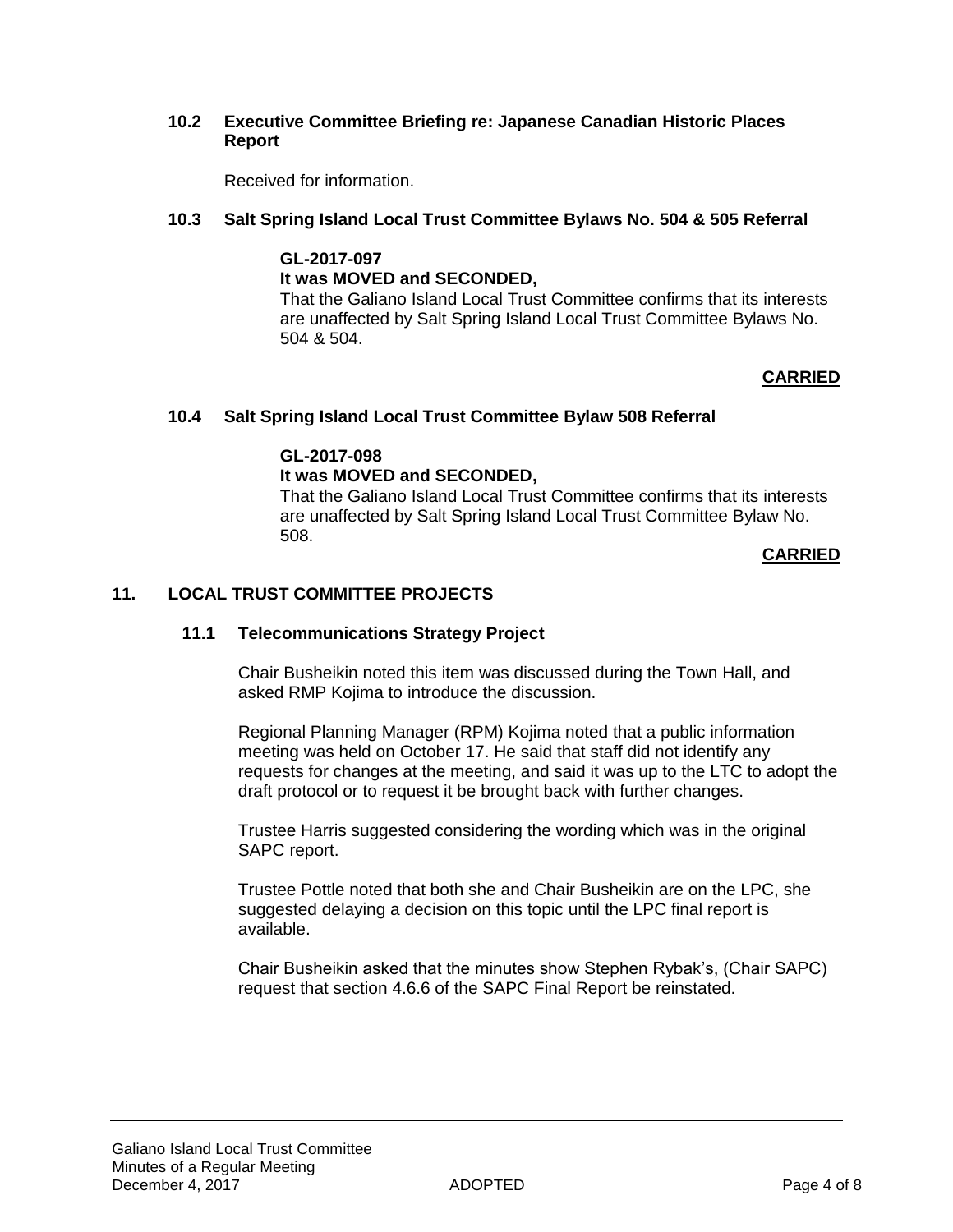# **GL-2017-098**

# **It was MOVED and SECONDED,**

that the Telecommunications Strategy Project be brought back to the Galiano Island Local Trust Committee after the Local Planning Committee brings forward its Model Telecommunications Strategy.

**CARRIED**

# **12. REPORTS**

# **12.1 Work Program Reports**

# 12.1.1 Top Priorities Report Dated November 2017

There was some discussion on the dock review and the participation of First Nations for the first time.

12.1.2 Projects List Report Dated November 2017

Information as presented.

# **12.2 Applications Report Dated November 2017**

Information as presented.

12.2.1 Crystal Mountain GL-RZ-2014.1 Trust Fund Board Memorandum

RPM Kojima gave an update regarding the Conservation Proposal.

# **12.3 Trustee and Local Expense Report Dated October 2017**

Information as presented.

# **12.4 Adopted Policies and Standing Resolutions**

Information as presented.

**12.5 Local Trust Committee Webpage** none

# **12.6 Chair's Report**

Chair Busheikin mentioned the upcoming Trust Council meeting, during which possible amendments to the *Islands Trust Act* will be discussed. She encouraged everyone to study the meeting package, and suggested that if an item is not mentioned in the package, it can still be added to the list for discussion. She noted that the Minister of Municipal Affairs and Housing has expressed an interest in meeting with us, but that the meeting will not take place until the New Year.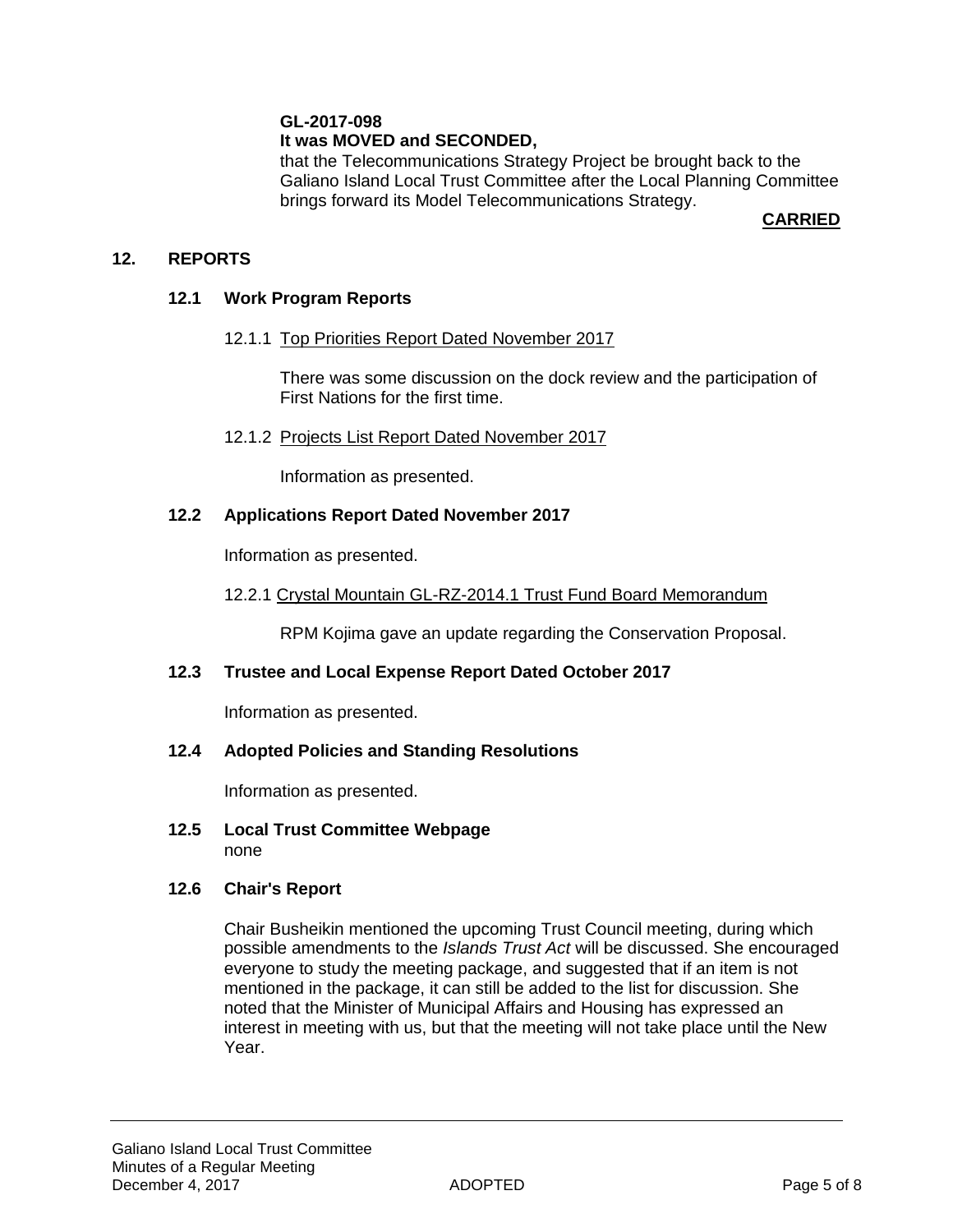# **12.7 Trustee Report**

Trustee Harris reported that islanders constantly confuse the roles of the LTC and the CRD.

Trustee Harris reported that the Liquefied Natural Gas (LNG) project with the Malahat First Nations had been cancelled.

He is on the Financial Planning Committee and noted that the CFO, who has done an excellent job, has now retired.

Chair Busheikin clarified that she will stay on in a consulting role, and reported there are over thirty applicants for the position; staff will make sure the replacement comes up to speed quickly.

Trustee Harris also reported on the decision not to move Islands Trust offices; the office on Fort Street will instead be renovated to make it a more functional space to work in.

Trustee Pottle noted that the Local Planning Committee (LPC) and the LTC are studying many of the same issues, including affordable housing. She reported that Galiano is now listed on the title documents as a signatory to Coastal Douglas-fir Conservation Partnership. She spoke with Member of the Legislative Assembly (MLA), Adam Olsen regarding the *Private Managed Forest Lands Act* and other forestry issues as they relate to Galiano.

Trustee Pottle said she was very interested in many of the amendments that are coming forward at the upcoming Trust Council meeting and urged anyone who is interested to attend.

# **12.8 Trust Fund Board Report**

none

**13. NEW BUSINESS** none

# **14. UPCOMING MEETINGS**

# **14.1 Next Regular Meeting Scheduled for February 5, 2018, at the North Hall, Galiano Island**

There was a brief recess at 1:50 p.m.

The meeting resumed at 2:10 p.m.

# **15. TOWN HALL**

**Art Moses** asked about specific issues coming up at Trust Council, including subdivision authority and business licensing.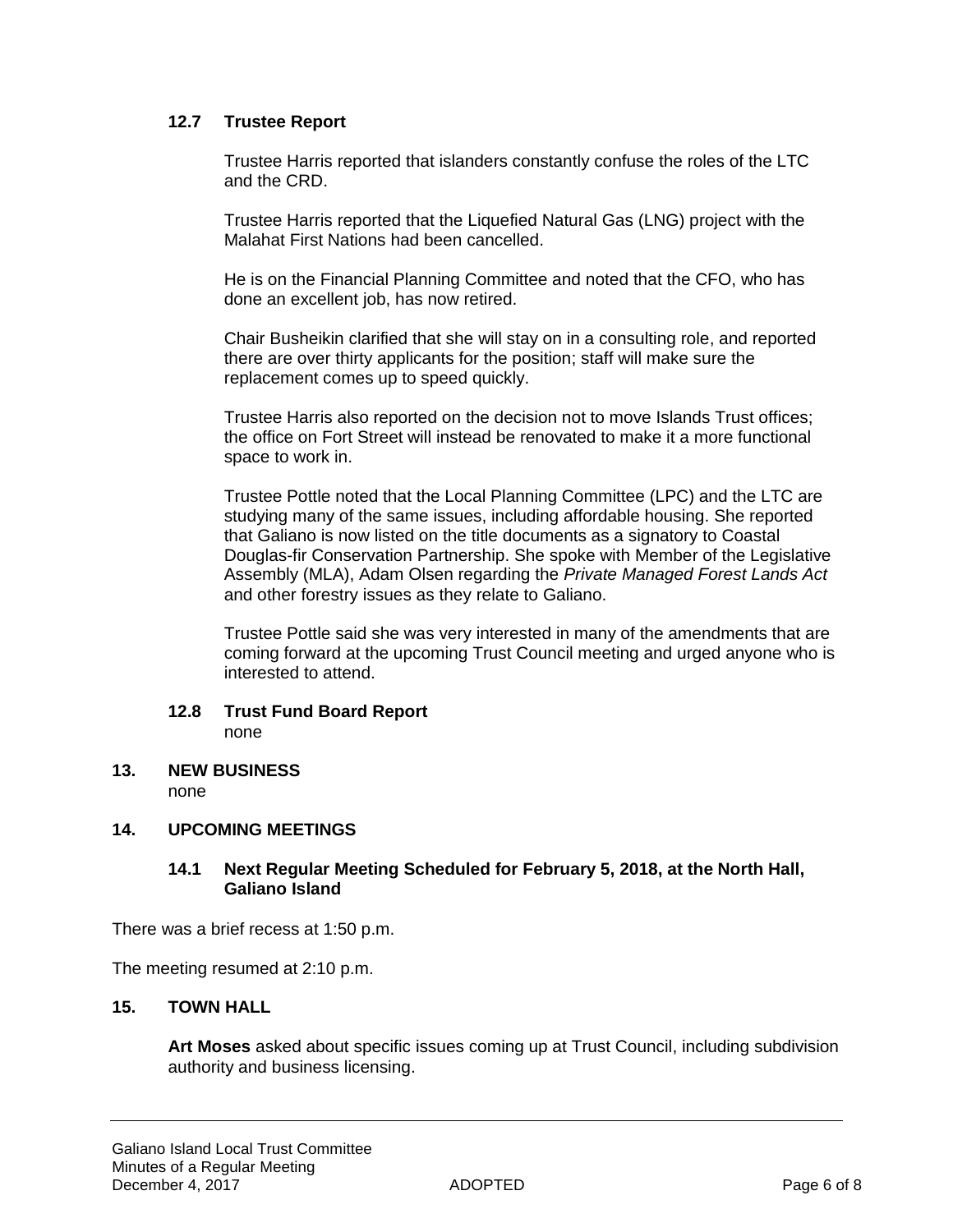Trustee Pottle noted her concerns over a vision statement and the possibility that it may supersede the Islands Trust Policy Statement, which in her view would not be a good thing.

**Art Moses** commented that all the islands have different aspirations and what is needed are broad policy statements.

Trustee Harris stated that he wanted to wait and see what would be proposed at the meeting.

Trustee Pottle referred to the potential amendments to the *Islands Trust Act* and gave a brief rundown of the ones she's most interested in and why. While she doesn't want the Islands Trust mandate changed substantially, she suggested it would be a good thing to add First Nations to the list of "agencies and stakeholders" to be cooperated with.

**Patricia Joyce** asked for clarification on the changes being proposed.

Trustee Harris noted the Trust Fund Board has been trying to change its name for years.

Trustee Pottle said the idea of changing to a Regional District has been floated before, and is back again.

**Kiyo Okuda** asked to hear Trustee Harris's view on the *Islands Trust Act* and the coming changes.

Trustee Harris commented on his hope that the Islands Trust and the Provincial Government will meet more and communicate better.

**Art Moses** spoke to the issue of regional districts providing services and Islands Trust concentrating on its mandate to Preserve and Protect land.

**Kiyo Okuda** commented about Short Term Vacation Rentals (STVR's).

**Louise Decario** expressed her pleasure that the larger issues coming up at Trust Council are being discussed, and asked if any decisions on proposed amendments will be made. She asked about staff turnover and vacancies.

**Akasha Forest** commented on the following:

- that Trust Council is an opportunity to acknowledge the significance and uniqueness of the Islands Trust as a government model;
- if issues of affordable housing and job creation become pressing a shift in focus to economic issues could result in forgetting the mandate to Preserve and Protect and to educate our communities about that mandate;
- living on unceded First Nations territory, educating the community and a First Nations potluck on December  $9<sup>th</sup>$ .

**Kiyo Okuda** stated that he has found profound meaning in the preserve and protect mandate in the Islands Trust Act, which he considers more congruent with an aboriginal idea of the environment.